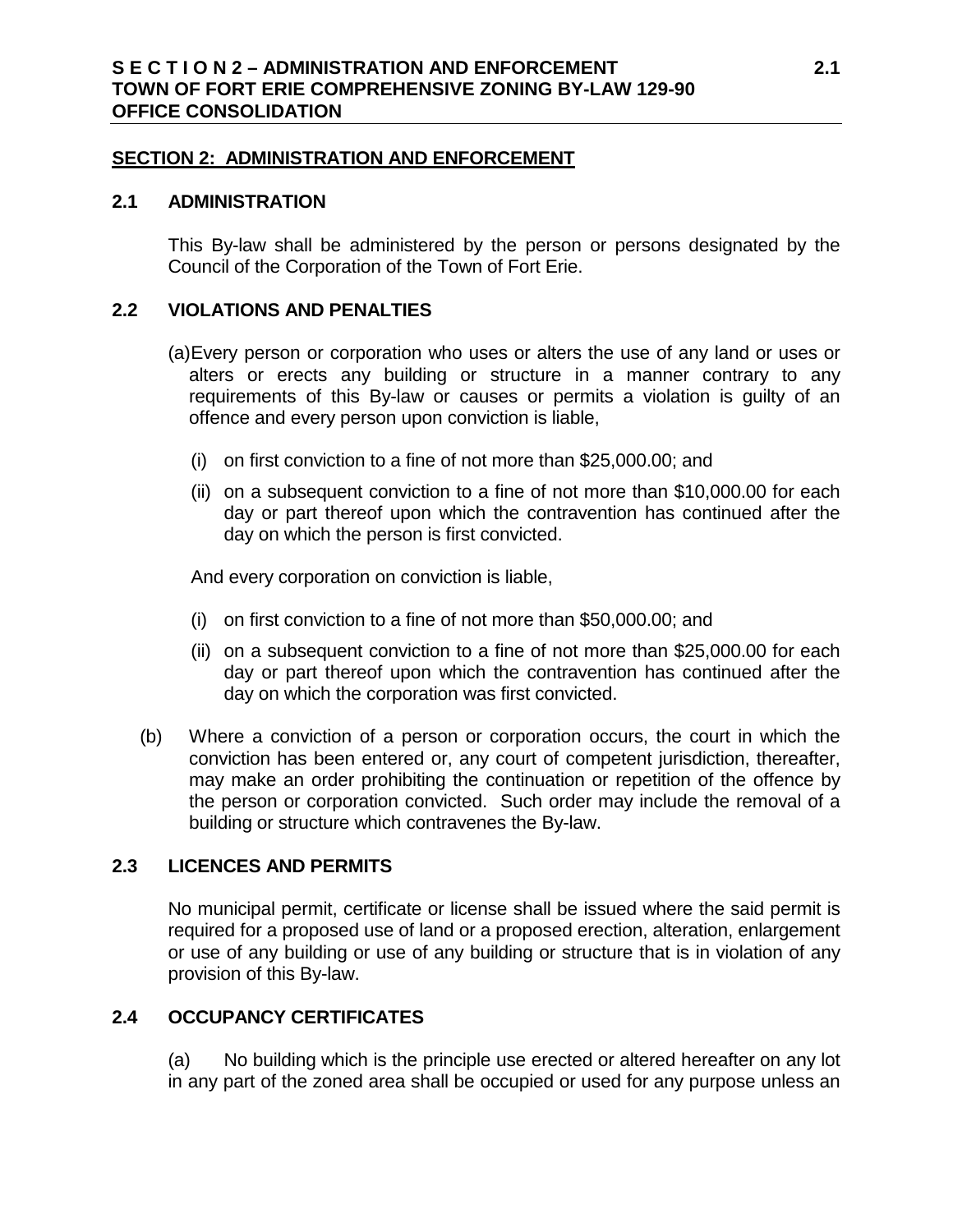### **S E C T I O N 2 – ADMINISTRATION AND ENFORCEMENT 2.2 TOWN OF FORT ERIE COMPREHENSIVE ZONING BY-LAW 129-90 OFFICE CONSOLIDATION**

Occupancy Permit has been issued by the Chief Building Official in respect of the said building.

- (b) An Occupancy Permit shall be issued in respect of a building only after:
	- (i) an application for such Occupancy Permit has been submitted in writing to the Chief Building Official, at least 10 days prior to the intended date of occupancy, by the owner of the lot upon which the said building is being erected or altered or by a duly authorized representative thereof; and
	- (ii) the erection or alteration of the said building has been substantially completed in accordance with the provisions of this By-law, the noncompletion of minor details not exceeding 10% of the value of the work as set out in the building permit issued therefore by the Chief Building Official not to amount to, or be considered substantial non-completion.
- (c) All applications for an Occupancy Permit in respect of a building shall:
	- (i) be made on the appropriate form provided by the Corporation;
	- (ii) be accompanied by a plan or plans showing the dimensions of the said building in relation to all lot lines and to any other building on the lot; and
	- (iii) include a description of the proposed use or uses of the said building and of any other uses on the lot.
- (d) An Occupancy Permit issued in respect of a building shall cease to have effect and shall become null and void where:
	- (i) any alteration is made to the dimensions, location or use of the said building, or to the number of parking spaces or loading spaces provided therefore, as a result of which alteration part or all of the said building or the lot on which the said building is located fails to comply with one or more of the provisions of this By-law; or
	- (ii) a building permit is issued for altering the said building, in which case the Chief Building Official may, at his discretion, issue a temporary Occupancy Permit where it is considered desirable that the occupation or use of part or all of the said building continue throughout the duration of work relating to such alteration.
- (e) The Chief Building official shall keep on file a record of all Occupancy Permits and any owner of, or other person having a proprietary interest or tenancy interest in a building in respect of which an Occupancy Permit has been issued shall, upon written request to the Chief Building Official, be provided with a copy of such Occupancy Permit for a fee to be determined from time to time by Council.